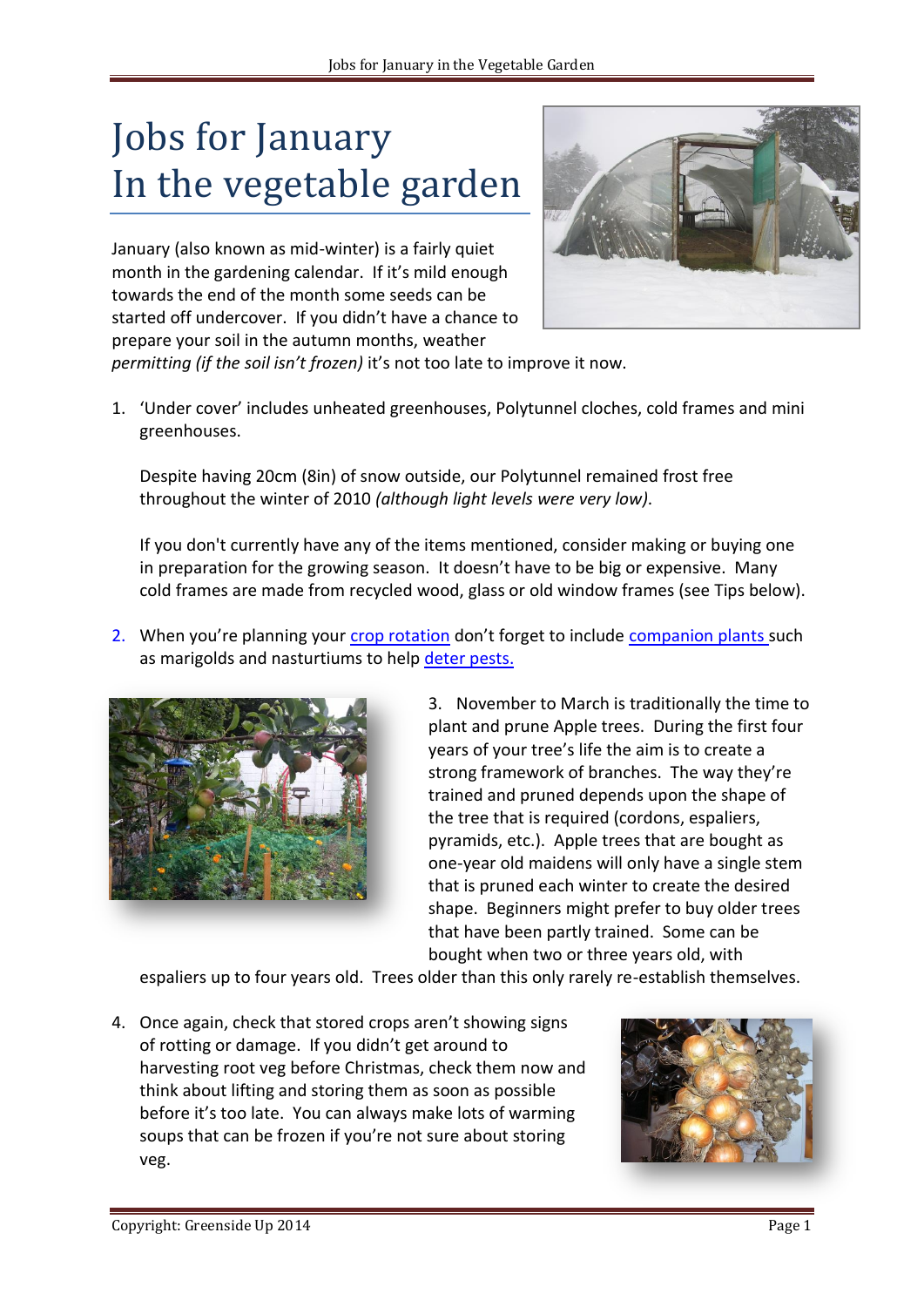5. Preparing an area for planting can be done at any time of the year but deep digging should ideally be completed by the end of the winter months.

Disturbed ground will need to settle before planting to aid moisture retention and root growth and the soil can get too warm and hard if you leave it until the warmer months. If your ground drains well and lots of weeds grow in it, you can get away with just surface cultivation for a while.



Don't attempt to dig at all if the ground is too wet or frozen as you may damage the soil structure (as well as your fork).

- 6. If you feel like a bit of exercise after being stuck indoors for the past few weeks, turn the [compost heap](http://greensideup.ie/media/Composting-2013.pdf) over. This will help to revive decomposition and let in air. Make sure the contents of the heap are not too wet (it should be moist) and water it if it's too dry.
- 7. For early, sweet stems of Rhubarb you may like to have a go at forcing it. Be aware however, that forcing usually exhausts the roots so they may not crop any further. Sets can be taken from them (divided), and be replanted.

Forcing is done by excluding light and can be undertaken from mid-winter to early spring. It can be done 'in situ' by placing a large can, black plastic over a frame, dried leaves or straw over the crown. Bear in mind when covering that stems may reach about 45cm (18in) so allow headroom. Roots should be checked to make sure they don't dry out. Tender shoots should be ready within 3 to 5 weeks.

- 8. If you're planning to order your seeds from a catalogue and you haven't already done so, place your order now and you may still receive all the seeds you're hoping to plant. Leave it much later and they may be out of stock.
- 9. If there is snow on your polytunnel or greenhouse, sweep it off regularly with a soft broom.

## **Suggested Varieties to Sow/Plant Now…**

We're not quite into the planting season yet but if you live in a mild area, you can sow under cover broad beans, radish, lettuce and peas towards the end of the month. [See the Annual](http://greensideup.ie/media/Annual-Vegetable-Planner-2014.pdf)  [Vegetable Planter for more detail.](http://greensideup.ie/media/Annual-Vegetable-Planner-2014.pdf)

Garlic can be planted on light soils.